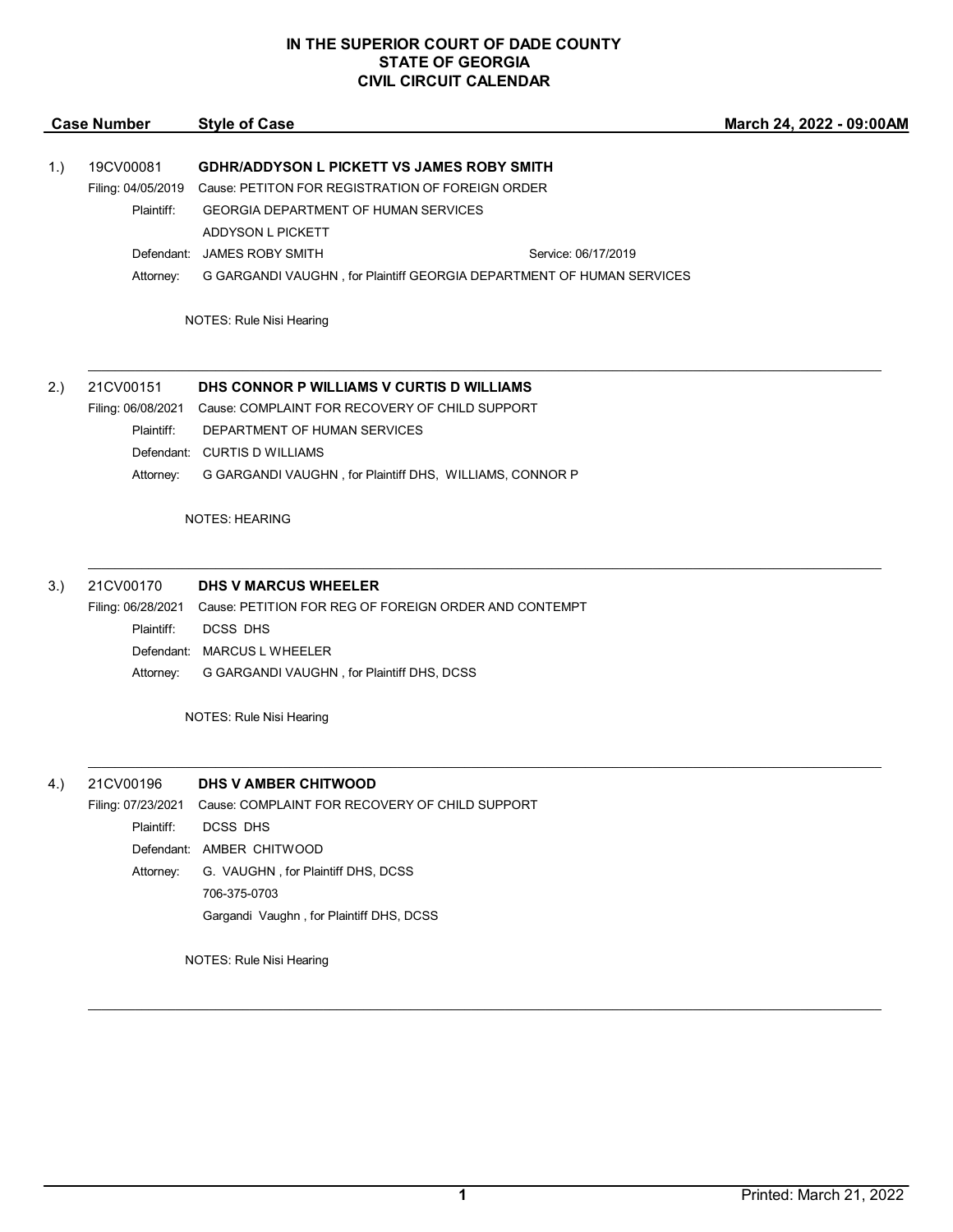|     | <b>Case Number</b> | <b>Style of Case</b>                                                            | March 24, 2022 - 09:00AM |  |  |
|-----|--------------------|---------------------------------------------------------------------------------|--------------------------|--|--|
| 5.) | 21CV00207          | DHS, BENTLEY SIMMONS V SAMANTHA SIMMONS                                         |                          |  |  |
|     | Filing: 08/10/2021 | Cause: COMPLAINT FOR RRECOVERY OF CHILD SUPPORT                                 |                          |  |  |
|     | Plaintiff:         | <b>DCSS DHS</b>                                                                 |                          |  |  |
|     |                    | Defendant: SAMANTHA SIMMONS                                                     |                          |  |  |
|     | Attorney:          | G. Vaughn, for Plaintiff DHS, DCSS                                              |                          |  |  |
|     |                    | 706-375-0703                                                                    |                          |  |  |
|     |                    | GARGANDI VAUGHN, for Plaintiff DHS, DCSS                                        |                          |  |  |
|     |                    | NOTES: Rule Nisi Hearing                                                        |                          |  |  |
|     |                    |                                                                                 |                          |  |  |
| 6.) | 21CV00255          | GEORGIA DEPARTMENT OF HUMAN SERVICES, MICAH ADAMS, JAYSHAUN ADAMS V JAMAL ADAMS |                          |  |  |
|     | Filing: 11/03/2021 | Cause: LONGARM COMPLAINT FOR RECOVERY OF CHILD SUPPORT                          |                          |  |  |
|     | Plaintiff:         | <b>DCSS DHS</b>                                                                 |                          |  |  |
|     |                    | <b>MICAH ADAMS</b>                                                              |                          |  |  |
|     |                    | JAYSHAUN ADAMS                                                                  |                          |  |  |
|     |                    | THE GEORGIA DEPARTMENT OF HUMAN SERVICES, EX. REL.,                             |                          |  |  |
|     |                    | Defendant: JAMAL ADAMS                                                          |                          |  |  |
|     | Attorney:          | Gargandi Vaughn, for Plaintiff DHS, DCSS                                        |                          |  |  |
|     |                    | NOTES: Rule Nisi Hearing                                                        |                          |  |  |
| 7.) | 21CV00257          | PRESTIGE FINANCIAL SERVICES, INC. V VEAL ; RED FOX SERVICE AND REPAIR, LLC      |                          |  |  |
|     |                    | Filing: 11/05/2021 Cause: AFFIDAVIT OF CONTINUING GARNISHMENT                   |                          |  |  |
|     | Plaintiff:         | PRESTIGE FINANCIAL SERVICES, INC.                                               |                          |  |  |
|     |                    | Defendant: MATTHEW T VEAL                                                       | Service: 02/23/2022      |  |  |
|     | Attorney:          | BETH ROGERS, for Plaintiff PRESTIGE FINANCIAL SERVICES, INC.                    |                          |  |  |
|     |                    | 770-6856320                                                                     |                          |  |  |
|     |                    | VALERIE EPSTEIN, for Defendant RED FOX SERVICE AND REPAIR, LLC                  |                          |  |  |
|     |                    | 4232655100                                                                      |                          |  |  |

NOTES: HEARING

 $\mathcal{L}_\mathcal{L} = \mathcal{L}_\mathcal{L} = \mathcal{L}_\mathcal{L} = \mathcal{L}_\mathcal{L} = \mathcal{L}_\mathcal{L} = \mathcal{L}_\mathcal{L} = \mathcal{L}_\mathcal{L} = \mathcal{L}_\mathcal{L} = \mathcal{L}_\mathcal{L} = \mathcal{L}_\mathcal{L} = \mathcal{L}_\mathcal{L} = \mathcal{L}_\mathcal{L} = \mathcal{L}_\mathcal{L} = \mathcal{L}_\mathcal{L} = \mathcal{L}_\mathcal{L} = \mathcal{L}_\mathcal{L} = \mathcal{L}_\mathcal{L}$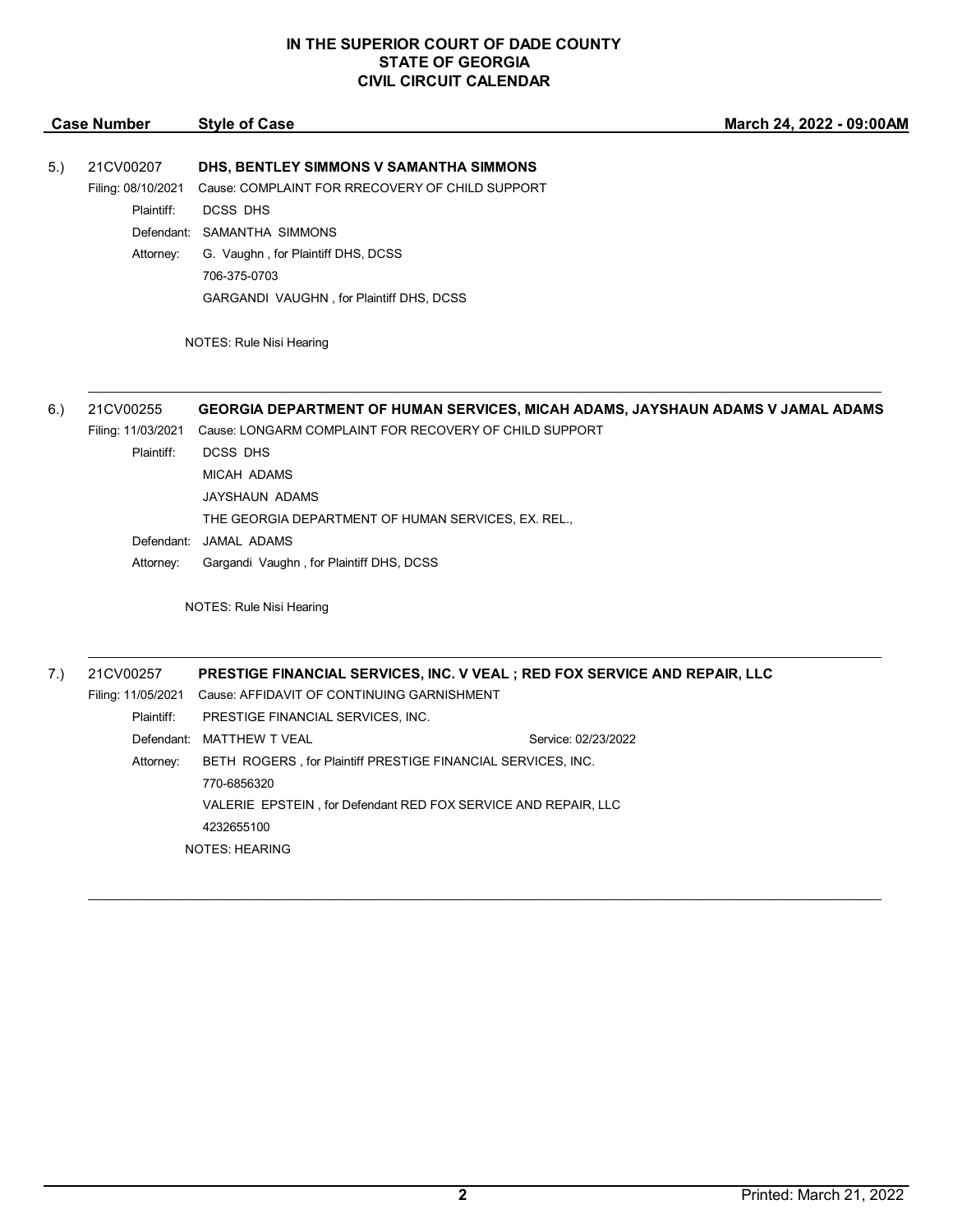|      | <b>Case Number</b> | <b>Style of Case</b>                                                             | March 24, 2022 - 09:00AM |
|------|--------------------|----------------------------------------------------------------------------------|--------------------------|
| 8.)  | 21CV00266          | GEORGIA DEPARTMENT OF HUMAN SERVICES, KENNETHLEE J LIVINGSTON V JAMES L ORVIS II |                          |
|      | Filing: 11/22/2021 | Cause: PETITION FOR REGISTRATION OF FOREIGN ORDER/CONTEMP                        |                          |
|      | Plaintiff:         | <b>KENNETH LIVINGSTON</b>                                                        |                          |
|      |                    | THE GEORGIA DEPARTMENT OF HUMAN SERVICES, EX. REL.,                              |                          |
|      |                    | Defendant: JAMES ORVIS                                                           |                          |
|      | Attorney:          | GARGANDI VAUGHN, for Plaintiff LIVINGSTON, KENNETH                               |                          |
|      |                    |                                                                                  |                          |
|      |                    | NOTES: Rule Nisi Hearing                                                         |                          |
| 9.)  | 21CV00267          | GEORGIA DEPARTMENT OF HUMAN SERVICES, SWAYZE L TERRELL V BRANDON J RUSHING       |                          |
|      | Filing: 11/22/2021 | Cause: COMPLAINT FOR RECOVERY OF CHILD SUPPORT                                   |                          |
|      | Plaintiff:         | <b>SWAYZE TERRELL</b>                                                            |                          |
|      |                    | THE GEORGIA DEPARTMENT OF HUMAN SERVICES, EX. REL.,                              |                          |
|      |                    | Defendant: BRANDON RUSHING                                                       |                          |
|      | Attorney:          | GARGANDI VAUGHN, for Plaintiff TERRELL, SWAYZE                                   |                          |
|      |                    | NOTES: Rule Nisi Hearing                                                         |                          |
|      |                    |                                                                                  |                          |
| 10.) | 22CV00009          | <b>GEORGIA DEPT OF HUMAN SERVICES V PAUL KING</b>                                |                          |
|      |                    | Filing: 01/21/2022 Cause: PETITION FOR REGISTRATION OF FOREIGN ORDER             |                          |
|      | Plaintiff:         | <b>PARIS KING</b>                                                                |                          |
|      |                    | THE GEORGIA DEPARTMENT OF HUMAN SERVICES, EX. REL.,<br>Defendant: PAUL KING      |                          |
|      | Attorney:          | Gargandi Vaughn, for Plaintiff KING, PARIS                                       |                          |
|      |                    |                                                                                  |                          |
|      |                    | NOTES: Rule Nisi Hearing                                                         |                          |
|      |                    |                                                                                  |                          |
| 11.) | 22CV00010          | <b>GEORGIA DEPT OF HUMAN SERVICES V ROGER N CULBERSON</b>                        |                          |
|      | Filing: 01/21/2022 | Cause: PETITION FOR REGISTRATION OF FOREIGN ORDER                                |                          |
|      | Plaintiff:         | NATHANIEL CULBERSON                                                              |                          |
|      |                    | THE GEORGIA DEPARTMENT OF HUMAN SERVICES, EX. REL.,                              |                          |
|      | Defendant:         | ROGER N CULBERSON                                                                |                          |
|      | Attorney:          | Gargandi Vaughn, for Plaintiff CULBERSON, NATHANIEL                              |                          |

NOTES: Rule Nisi Hearing

\_\_\_\_\_\_\_\_\_\_\_\_\_\_\_\_\_\_\_\_\_\_\_\_\_\_\_\_\_\_\_\_\_\_\_\_\_\_\_\_\_\_\_\_\_\_\_\_\_\_\_\_\_\_\_\_\_\_\_\_\_\_\_\_\_\_\_\_\_\_\_\_\_\_\_\_\_\_\_\_\_\_\_\_\_\_\_\_\_\_\_\_\_\_\_\_\_\_\_\_\_\_\_\_\_\_\_\_\_\_\_\_\_\_\_\_\_\_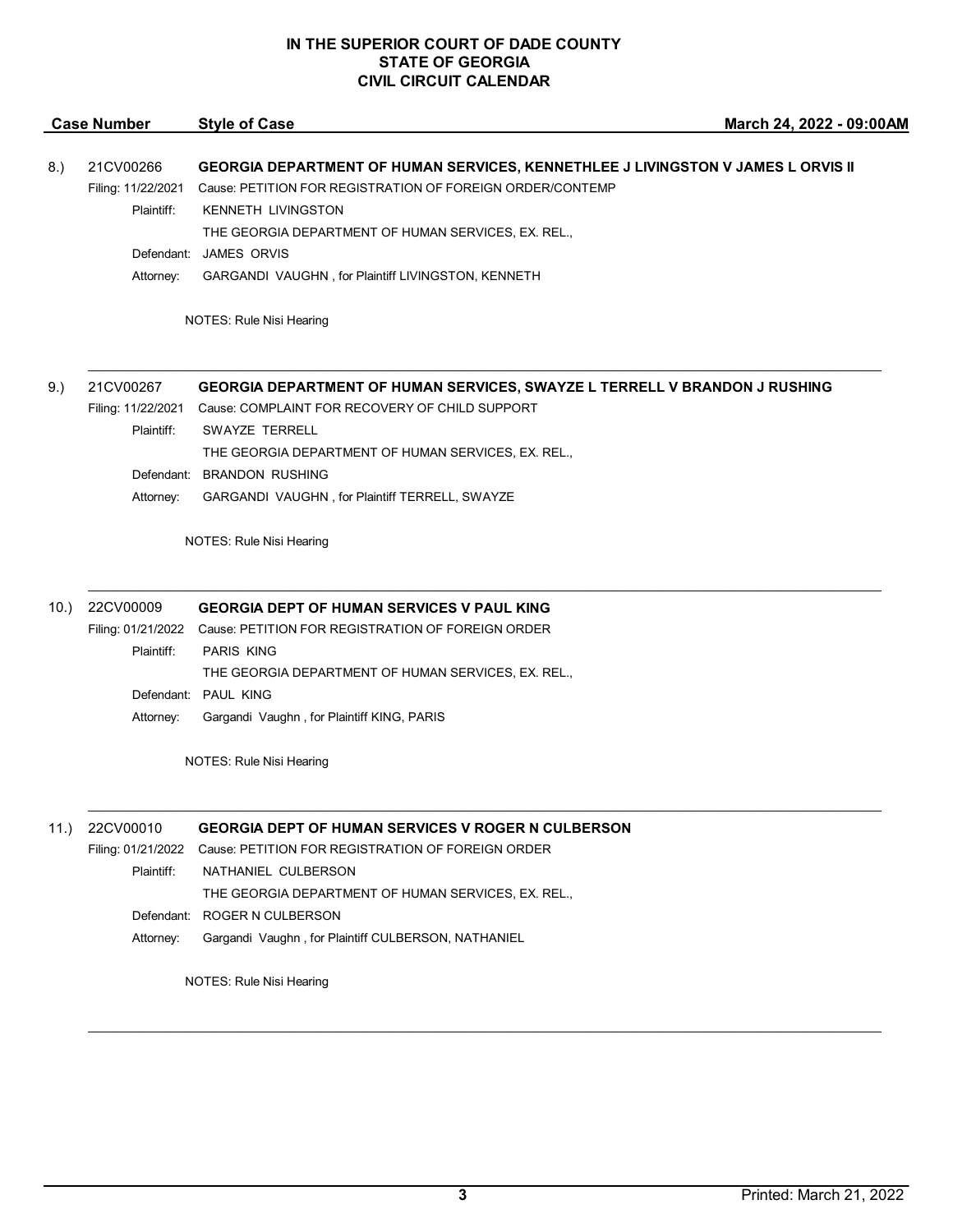| <b>Case Number</b> |                    | <b>Style of Case</b>                                      | March 24, 2022 - 09:00AM |
|--------------------|--------------------|-----------------------------------------------------------|--------------------------|
|                    |                    |                                                           |                          |
| 12.)               | 22CV00016          | GA DEPT OF HUMAN SERVICES V BANDON J RUSHING              |                          |
|                    | Filing: 01/31/2022 | Cause: PETITION FOR REGISTRATION OF FOREIGN ORDER         |                          |
|                    | Plaintiff:         | <b>MCKINNA RUSHING</b>                                    |                          |
|                    |                    | <b>TENLEE RUSHING</b>                                     |                          |
|                    |                    | THE GEORGIA DEPARTMENT OF HUMAN SERVICES, EX. REL.,       |                          |
|                    | Defendant:         | <b>BRANDON J RUSHING</b>                                  |                          |
|                    | Attorney:          | Gargandi Vaughn, for Plaintiff RUSHING, MCKINNA           |                          |
|                    |                    | NOTES: Rule Nisi Hearing                                  |                          |
| 13.                | 22CV00017          | <b>GEORGIA DEPT OF HUMAN SERVICES V ERIC BLANKENBAKER</b> |                          |
|                    |                    | Filing: 01/31/2022 Cause: MOTION FOR CONTEMPT             |                          |
|                    | Plaintiff:         | <b>JAMES BLANKENBAKER</b>                                 |                          |
|                    |                    | <b>GAVIN BLANKENBAKER</b>                                 |                          |
|                    |                    | THE GEORGIA DEPARTMENT OF HUMAN SERVICES, EX. REL.,       |                          |
|                    |                    | Defendant: ERIC BLANKENBAKER                              |                          |
|                    | Attorney:          | Gargandi Vaughn, for Plaintiff BLANKENBAKER, JAMES        |                          |
|                    |                    | NOTES: Rule Nisi Hearing                                  |                          |
| 14.                | 22CV00018          | <b>BENJAMIN EDWARD BROOKS V BENJAMIN EDWARD BROWN</b>     |                          |
|                    |                    | Filing: 01/31/2022 Cause: PETITION TO CHANGE NAME         |                          |
|                    | Plaintiff:         | BENJAMIN EDWARD BROOKS                                    |                          |
|                    |                    | Defendant: BENJAMIN EDWARD BROWN                          |                          |
|                    | Attorney:          | JOHN EMMETT, for Plaintiff BROOKS, BENJAMIN EDWARD        |                          |
|                    |                    | 706-657-6183                                              |                          |
|                    |                    | <b>NOTES: HEARING</b>                                     |                          |
|                    |                    |                                                           |                          |
| 15.                | 22CV00019          | <b>GA DEPT OF HUMAN SERVICES V VIRGIL GILLIAM</b>         |                          |

Filing: 01/31/2022 Cause: MOTION FOR CONTEMPT Plaintiff: HUNTER GILLIAM THE GEORGIA DEPARTMENT OF HUMAN SERVICES, EX. REL., Defendant: VIRGIL GILLIAM Attorney: Gargandi Vaughn , for Plaintiff GILLIAM, HUNTER

NOTES: Rule Nisi Hearing

 $\mathcal{L}_\mathcal{L} = \mathcal{L}_\mathcal{L} = \mathcal{L}_\mathcal{L} = \mathcal{L}_\mathcal{L} = \mathcal{L}_\mathcal{L} = \mathcal{L}_\mathcal{L} = \mathcal{L}_\mathcal{L} = \mathcal{L}_\mathcal{L} = \mathcal{L}_\mathcal{L} = \mathcal{L}_\mathcal{L} = \mathcal{L}_\mathcal{L} = \mathcal{L}_\mathcal{L} = \mathcal{L}_\mathcal{L} = \mathcal{L}_\mathcal{L} = \mathcal{L}_\mathcal{L} = \mathcal{L}_\mathcal{L} = \mathcal{L}_\mathcal{L}$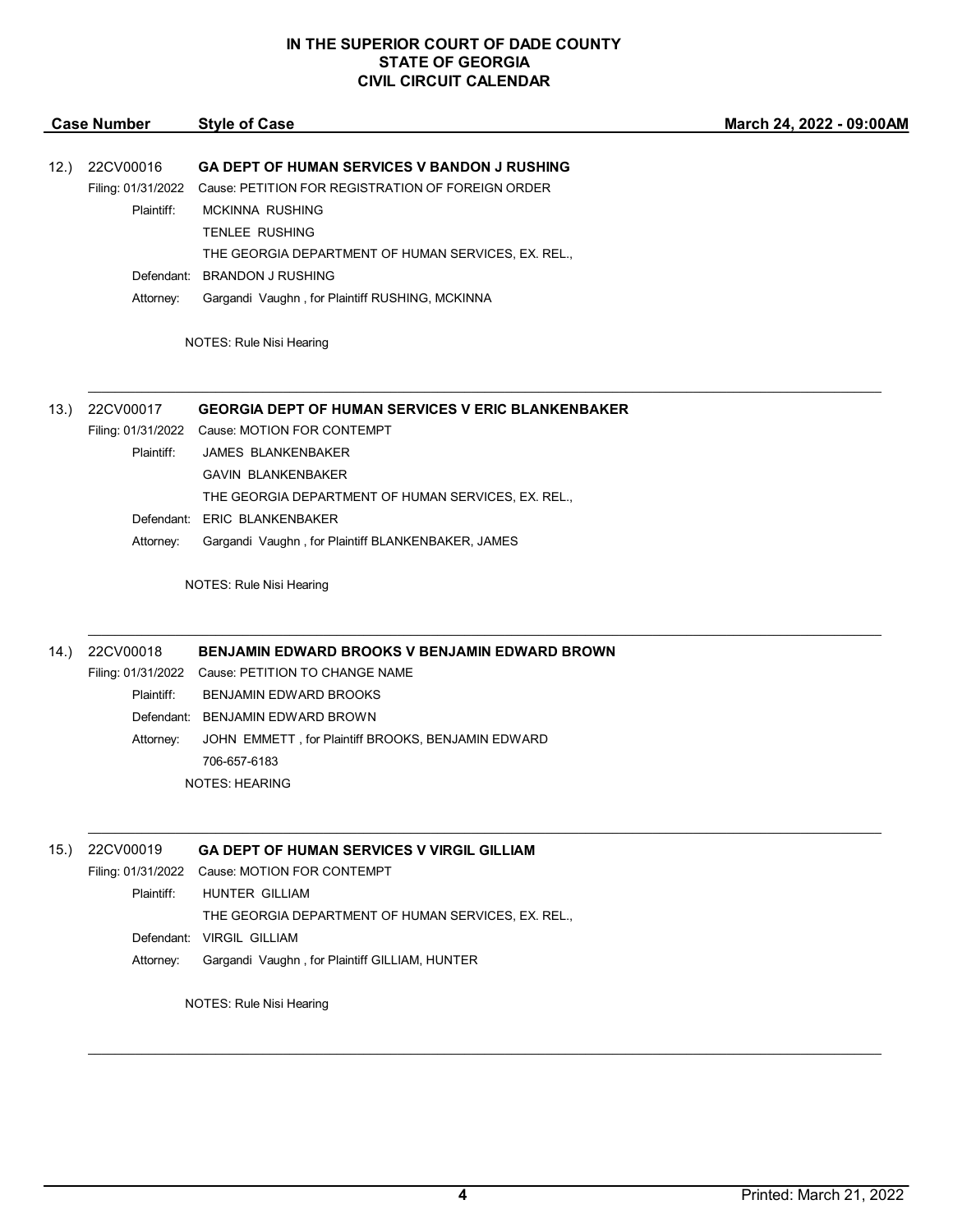| <b>Case Number</b> |                    | <b>Style of Case</b>                                                        | March 24, 2022 - 09:00AM                                                      |  |
|--------------------|--------------------|-----------------------------------------------------------------------------|-------------------------------------------------------------------------------|--|
| 16.)               | 22CV00020          | <b>GEORGIA DEPT OF HUMAN SERVICES V RONALD CROUSE</b>                       |                                                                               |  |
|                    | Filing: 02/01/2022 | Cause: COMPLAINT FOR RECOVERY OF CHILD SUPPORT                              |                                                                               |  |
|                    | Plaintiff:         | <b>CARSON WHITT</b>                                                         |                                                                               |  |
|                    |                    | THE GEORGIA DEPARTMENT OF HUMAN SERVICES, EX. REL.,                         |                                                                               |  |
|                    |                    | Defendant: RONALD E CROUSE                                                  |                                                                               |  |
|                    | Attorney:          | GARGANDI VAUGHN, for Plaintiff WHITT, CARSON                                |                                                                               |  |
|                    |                    | NOTES: Rule Nisi Hearing                                                    |                                                                               |  |
| 17.)               | 22CV00021          | <b>GEORGIA DEPT OF HUMAN SERVICES V CHARLES F FINLEY</b>                    |                                                                               |  |
|                    |                    | Filing: 02/01/2022 Cause: COMPLAINT FOR RECOVERY OF CHILD SUPPORT           |                                                                               |  |
|                    | Plaintiff:         | AUSTIN CAMPBELL-SMITH                                                       |                                                                               |  |
|                    |                    | THE GEORGIA DEPARTMENT OF HUMAN SERVICES, EX. REL.,                         |                                                                               |  |
|                    |                    | Defendant: CHARLES F FINLEY                                                 |                                                                               |  |
|                    | Attorney:          | Gargandi Vaughn, for Plaintiff CAMPBELL-SMITH, AUSTIN                       |                                                                               |  |
|                    |                    | NOTES: Rule Nisi Hearing                                                    |                                                                               |  |
| (18.)              | 22CV00022          |                                                                             | JOHN & HELENA KILGORE V JENNIFER PEARDON V BRANDON PEARDON & CHASITY ROBINSON |  |
|                    |                    | Filing: 02/01/2022 Cause: PETITION FOR CONTEMPT AND MODIFICATION OF CUSTODY |                                                                               |  |
|                    | Plaintiff:         | <b>JOHN KILGORE</b>                                                         |                                                                               |  |
|                    |                    | <b>HELENA KILGORE</b>                                                       |                                                                               |  |
|                    |                    | Defendant: JENNIFER PEARDON                                                 | Service: 02/03/2022                                                           |  |
|                    |                    | <b>BRANDON PEARDON</b>                                                      | Service: 02/03/2022                                                           |  |
|                    |                    | <b>CHASITY ROBINSON</b>                                                     | Service: 02/07/2022                                                           |  |
|                    | Attorney:          | R. KEVIN SILVEY, for Plaintiff Kilgore, John                                |                                                                               |  |
|                    |                    | 706-965-8300                                                                |                                                                               |  |
|                    |                    | CHRISTOPHER RAWLS, for Defendant PEARDON, JENNIFER                          |                                                                               |  |
|                    |                    | (706) 861-6003                                                              |                                                                               |  |
|                    |                    |                                                                             |                                                                               |  |

NOTES: HEARING

 $\overline{a}$ 

 $\mathcal{L}_\mathcal{L} = \mathcal{L}_\mathcal{L} = \mathcal{L}_\mathcal{L} = \mathcal{L}_\mathcal{L} = \mathcal{L}_\mathcal{L} = \mathcal{L}_\mathcal{L} = \mathcal{L}_\mathcal{L} = \mathcal{L}_\mathcal{L} = \mathcal{L}_\mathcal{L} = \mathcal{L}_\mathcal{L} = \mathcal{L}_\mathcal{L} = \mathcal{L}_\mathcal{L} = \mathcal{L}_\mathcal{L} = \mathcal{L}_\mathcal{L} = \mathcal{L}_\mathcal{L} = \mathcal{L}_\mathcal{L} = \mathcal{L}_\mathcal{L}$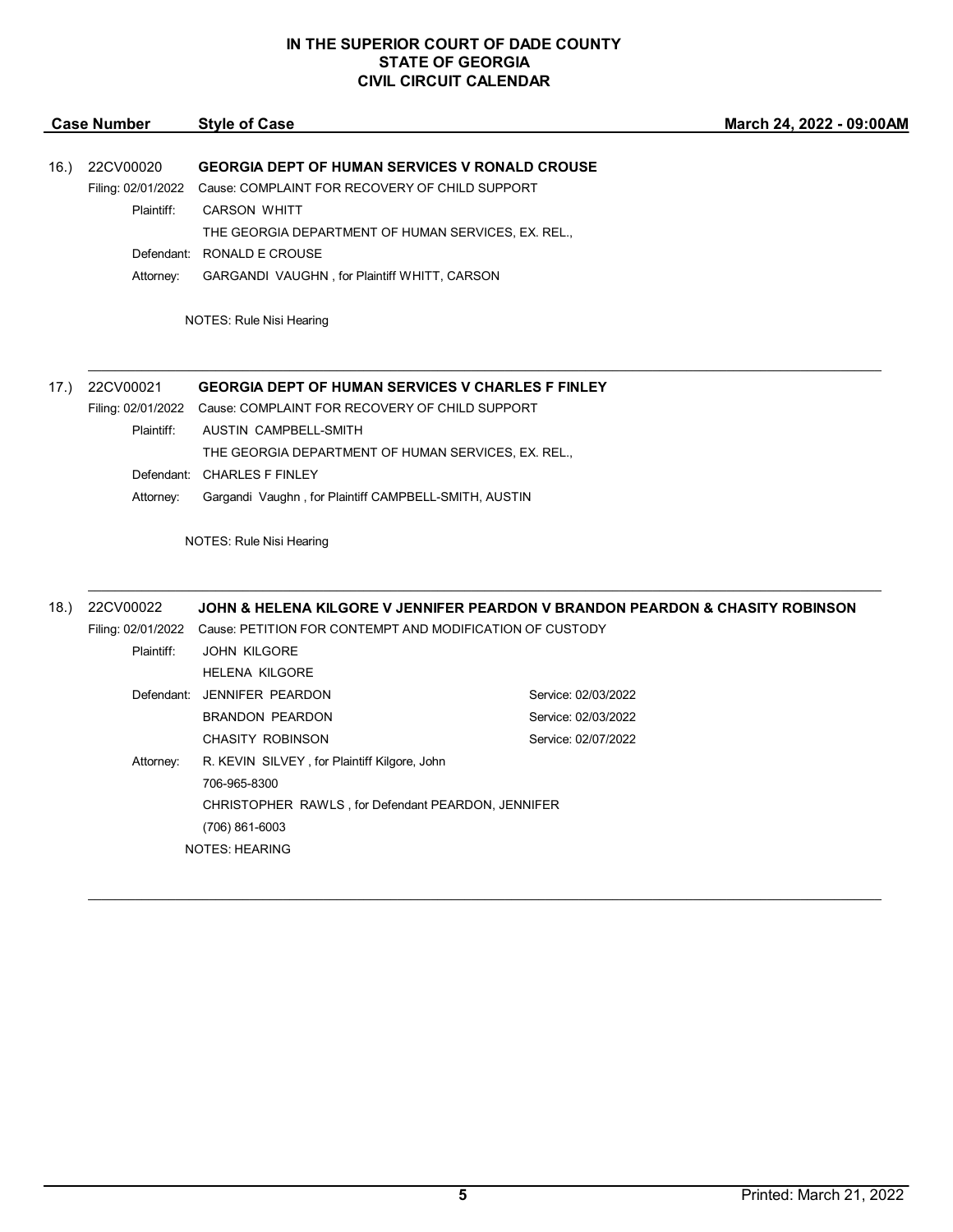| <b>Style of Case</b>                                                                                                                                                                                                                                                                                                         | March 24, 2022 - 09:00AM                                                     |
|------------------------------------------------------------------------------------------------------------------------------------------------------------------------------------------------------------------------------------------------------------------------------------------------------------------------------|------------------------------------------------------------------------------|
| <b>GEORGIA DEPT OF HUMAN SERVICES V ELIJAH STAFFORD</b><br>Filing: 02/15/2022<br>Cause: COMPLAINT FOR RECOVERY OF CHILD SUPPORT<br>Plaintiff:<br><b>OLIVER CROWELL</b><br>THE GEORGIA DEPARTMENT OF HUMAN SERVICES, EX. REL.,<br>Defendant: ELIJAH D STAFFORD<br>Attorney:<br>Gargandi Vaughn, for Plaintiff CROWELL, OLIVER |                                                                              |
| NOTES: Rule Nisi Hearing                                                                                                                                                                                                                                                                                                     |                                                                              |
| <b>MICHAEL GARRON STEELE V BREANNA PATTERSON MCGEE</b>                                                                                                                                                                                                                                                                       |                                                                              |
| Filing: 02/23/2022 Cause: PETITION FOR LEGITIMATION                                                                                                                                                                                                                                                                          |                                                                              |
| Plaintiff:<br><b>MICHAEL GARRON STEELE</b>                                                                                                                                                                                                                                                                                   |                                                                              |
| Defendant: BREANNA PATTERSON MCGEE                                                                                                                                                                                                                                                                                           |                                                                              |
| Attorney:<br>CHRISTOPHER B RAWLS, for Plaintiff STEELE, MICHAEL GARRON                                                                                                                                                                                                                                                       |                                                                              |
| 706-861-6003                                                                                                                                                                                                                                                                                                                 |                                                                              |
| SHAWN BIBLE, for Defendant MCGEE, BREANNA PATTERSON                                                                                                                                                                                                                                                                          |                                                                              |
| 7063752145                                                                                                                                                                                                                                                                                                                   |                                                                              |
| <b>NOTES: HEARING</b>                                                                                                                                                                                                                                                                                                        |                                                                              |
| ALICIA M GARCIA V GEORGE ADAM MCMAHAN                                                                                                                                                                                                                                                                                        |                                                                              |
| Filing: 03/01/2022  Cause: DATING VIOLENCE EX PARTE PROTECTIVE ORDER                                                                                                                                                                                                                                                         |                                                                              |
| Plaintiff:<br>ALICIA M GARCIA                                                                                                                                                                                                                                                                                                |                                                                              |
| Defendant: GEORGE ADAM MCMAHAN                                                                                                                                                                                                                                                                                               |                                                                              |
| NOTES: HEARING                                                                                                                                                                                                                                                                                                               |                                                                              |
| DEBBIE SUE MARTIN V HALEY FAITH NEALE                                                                                                                                                                                                                                                                                        |                                                                              |
| Filing: 03/02/2022 Cause: COMPLAINT FOR CUSTODY                                                                                                                                                                                                                                                                              |                                                                              |
| Plaintiff:<br>DEBBIE SUE MARTIN                                                                                                                                                                                                                                                                                              |                                                                              |
| Defendant: HALEY FAITH NEALE                                                                                                                                                                                                                                                                                                 | Service: 03/02/2022                                                          |
| J. ROBIN ROGERS, for Plaintiff MARTIN, DEBBIE SUE<br>Attorney:                                                                                                                                                                                                                                                               |                                                                              |
| 706-657-7578                                                                                                                                                                                                                                                                                                                 |                                                                              |
| JOSEPH WILLARD, for Defendant NEALE, HALEY FAITH                                                                                                                                                                                                                                                                             |                                                                              |
| 706-866-2630                                                                                                                                                                                                                                                                                                                 |                                                                              |
|                                                                                                                                                                                                                                                                                                                              | MATTHEW BOWERS, for Defendant DEPARTMENT OF HUMAN SERVICES, DADE COUNTY DFCS |
| 7069968595                                                                                                                                                                                                                                                                                                                   |                                                                              |
| NOTES: Rule Nisi Hearing                                                                                                                                                                                                                                                                                                     |                                                                              |
|                                                                                                                                                                                                                                                                                                                              |                                                                              |